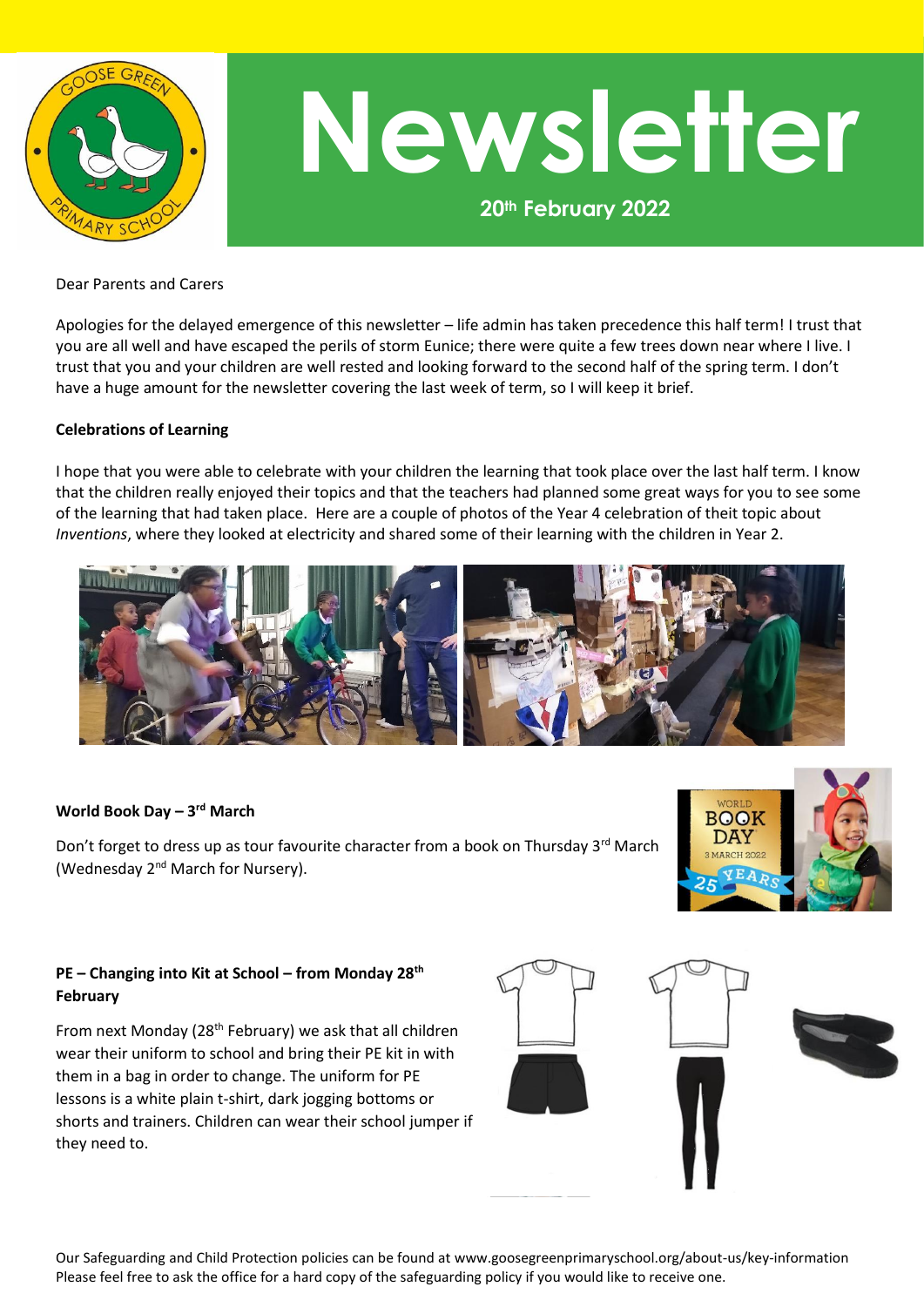# **End of Year Date Change – IMPORTANT!!**

You may be aware that there is an additional bank holiday on Friday 3<sup>rd</sup> June this year because of the Queen's platinum jubilee. This day falls during the school half term holiday and Southwark have told schools that we should put in an additional day's holiday so that we all benefit from the additional holiday. As a result, the school year will now finish at 1.30pm on Wednesday 20<sup>th</sup> July. Please take note!

#### **Doodle Maths Challenge**

Huge congratulations to the following children who succeeded in achieving a 30 day streak on Doodle last half term. You are AMAZING!! There will be prizes for these children and there is a new challenge already underway. Good luck!

30-Day Streaks: Cleo, Eva, Akasha, Harry, Jalia and Jamal. Well done to each of you, you rock!

## **Learning Attribute Winners**



Well done to Cora for her **Courage**, Stanley for his **Reflection** and Alba for her **Independence**. Great work!!

See you tomorrow!

Simon Wattam

## **FOGGS Update**

Thanks to everyone who baked delicious treats - and to everyone who bought and enjoyed them. We raised just over £150 which will go towards the school's fundraising priorities.

I'm sure you will agree that Loretta is a worthy winner of the first Goose Green Star Baker award of 2022, with her spectacular rendering of Simon in cake form!





Our Safeguarding and Child Protection policies can be found at goosegreenprimaryschool.org/about us/key information/policies Please feel free to ask the office for a hard copy of the safeguarding policy if you would like to receive one.